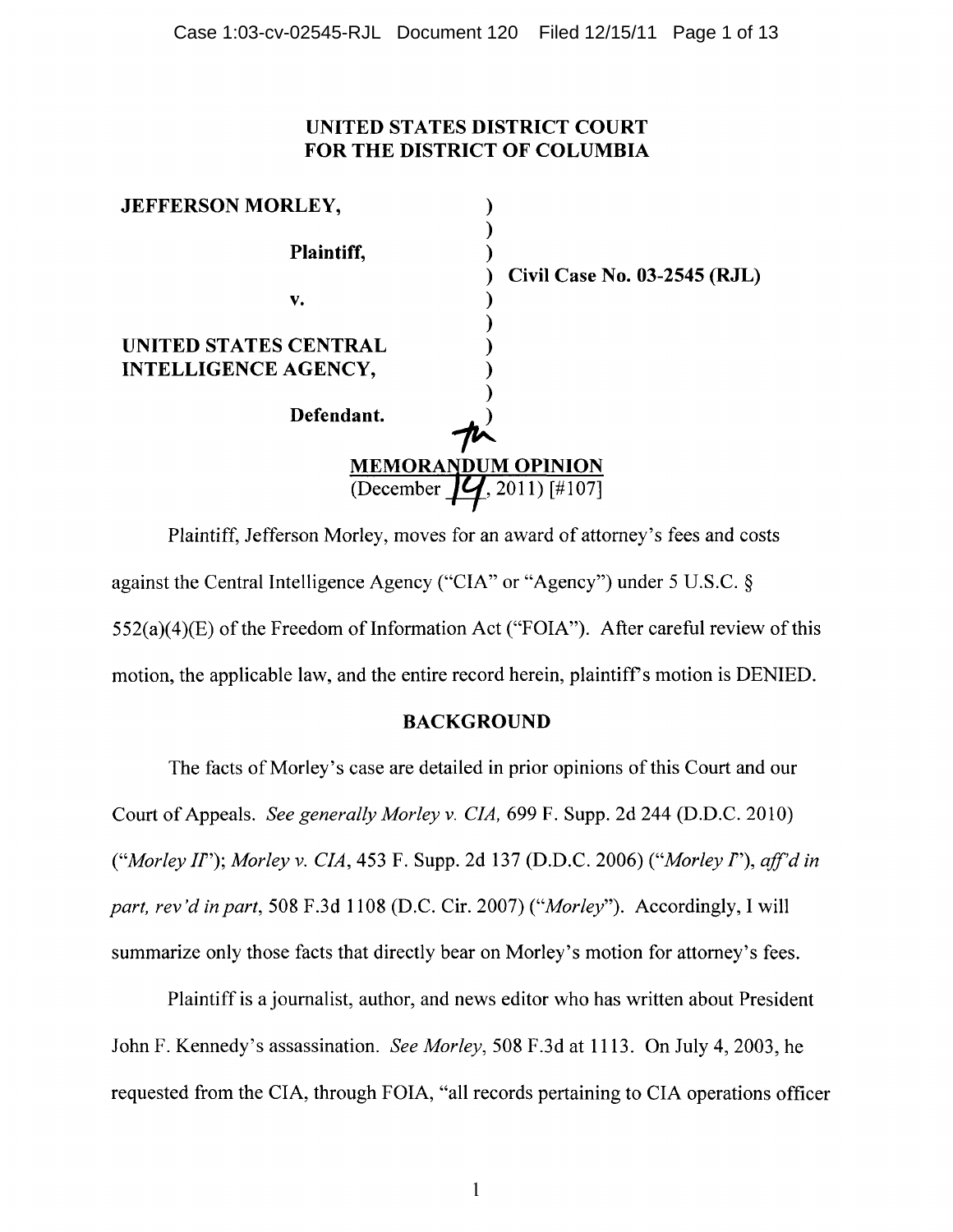George Efythron Joannides . . . including, but not limited to" seventeen specific categories of records. Compi. Ex. 1 ("Morley Letter") 1-3 [Dkt. # 1-1]. Morley's interest in 10annides stems from his belief that the former CIA officer was "uniquely wellpositioned to observe and report" on the Kennedy assassination. Morley Letter 3.

The CIA initially responded to Morley's request by directing him to records relating to the Kennedy assassination that the CIA had transferred to the National Archives and Records Administration ("NARA"). *See Morley,* 508 F.3d at 11l3. After further review, the CIA reconsidered its position and, in several productions in 2004 and 2005, sent Morley 3 complete documents, 2 documents in segregable form, and 113 redacted documents. *See id.* at 1114.<sup>1</sup>

Based on these document searches and productions, this Court granted summary judgment in the Agency's favor. *See Morley 1,453* F. Supp. 2d at 144-57. On review, our Circuit Court affirmed in part and reversed in part. *See Morley,* 508 F.3d at 11l3, 1129. Specifically, the Court of Appeals remanded the case for the CIA to: (1) search its operational files, which it had not done previously, *id.* at 1116-19; (2) search the records it transferred to NARA, *id.* at 1119-20; (3) supplement its explanation regarding certain monthly reports, which Morley believes should have been filed by 10annides, *id.* at 1120- 21; (4) provide additional details describing the scope of its search, *id.* at 1121-22; (5) explain to this Court's satisfaction why the withheld information was not segregable, *id.* 

The CIA justified these redactions and its withholding of other material under various FOIA Exemptions including Exemptions 1,2,3, 5,6, 7(C), 7(D), and 7(E). *Id.* It also issued a *Glomar* response, whereby it declined to confirm or deny the existence of certain records requested by Morley. *See id.*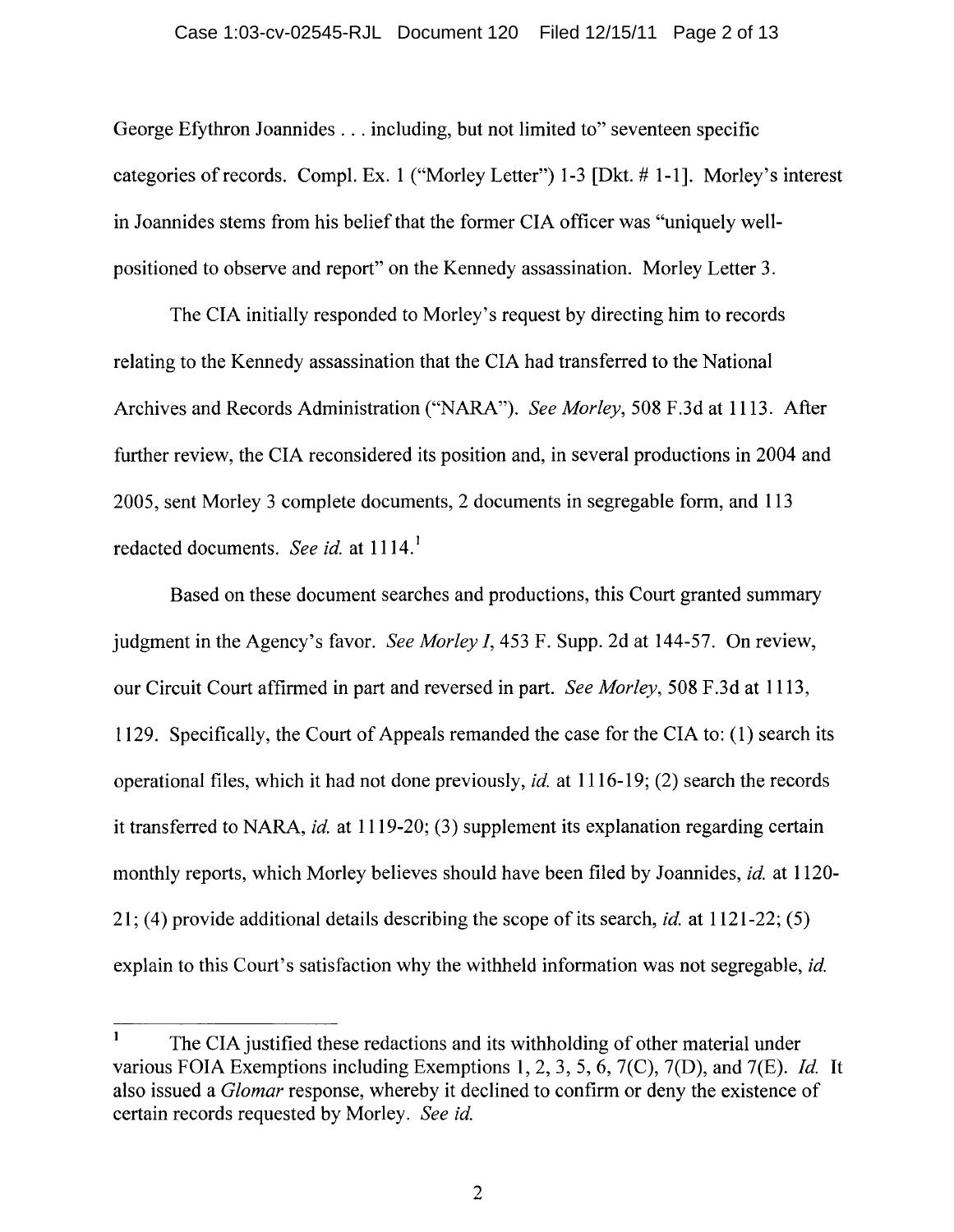at 1123; (6) substantiate its *Glomar* response, *id.* at 1126; and (7) provide additional justification for withholding documents under FOIA exemptions 2, 5, and 6, *id.* at 1124- 28. Simultaneously, our Circuit affirmed this Court's decision concerning the CIA's use of FOIA to respond to Morley's document request, the adequacy of the CIA's *Vaughn*  index, and the CIA's withholding of material under FOIA Exemptions 1, 3, and 7(3). *Id.* at 1129.

In response to our Circuit's decision, the CIA in 2008 conducted additional searches and produced additional material to Morley. In particular, on April 28, 2008, the CIA released 113 responsive records from the files it previously transferred to NARA, and on August 6, 2008, another 293 responsive records from the CIA's files. Pl.'s Mem. P&A Supp. Pl.'s Mot. Award Att'y's Fees & Costs ("Pl.'s Mem.") 6 [Dkt. # 107]. The CIA then filed a renewed motion for summary judgment. Def.'s Renewed Mot. Summ. J. [Dkt. #88]. Finding that the CIA conducted adequate searches and properly justified its withholdings under applicable FOIA exemptions, this Court granted the CIA's motion. *Morley II,* 699 F. Supp. 2d at 258. Morley now moves this Court for an award of attorney's fees and costs. Pl.'s Mot. Award Att'y's Fees & Costs ("Pl.'s Mot.") 1 [Dkt. #107]. The CIA opposes this motion. Def.'s Opp'n Pl.'s Mot. Att'y's Fees & Costs ("Opp'n") [Dkt. #109].

#### ANALYSIS

#### A. Legal Standard

Under FOIA, a court "may assess against the United States reasonable attorney fees and other litigation costs reasonably incurred in any case under this section in which

3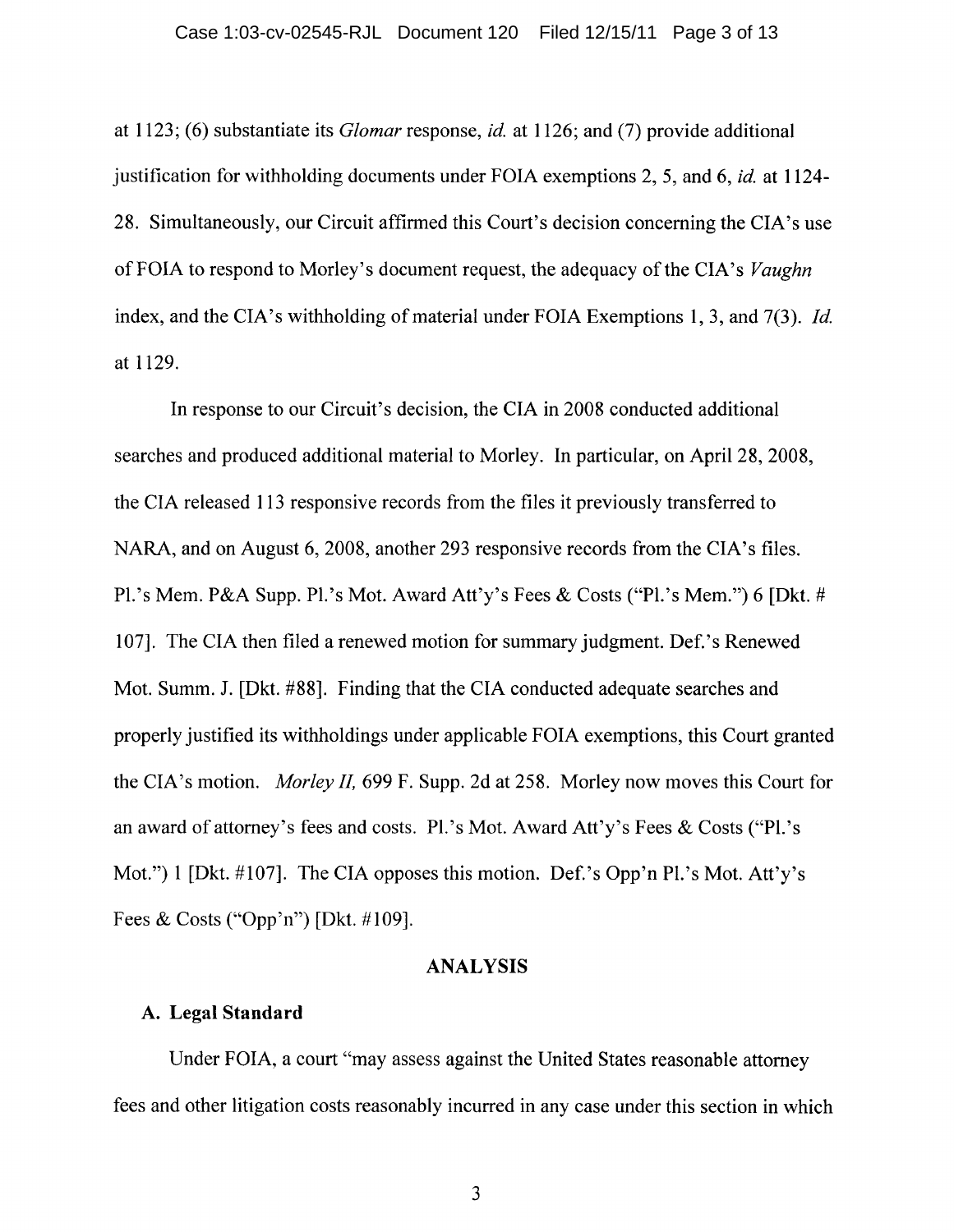the complainant has substantially prevailed." 5 U.S.C.  $\S$  552(a)(4)(E). To obtain this award, a plaintiff must make two separate showings: (1) he is *eligible* for an award of attorney's fees and (2) he is *entitled* to that award. *Weisberg* v. *Us. Dep 't of Justice, 745*  F.2d 1476,1495 (D.C. Cir. 1984).

First, to be eligible for attorney's fees, a plaintiff must have "substantially prevailed." 5 U.S.C.  $\S$  552(a)(4)(E)(i). Next, and equally necessary, the plaintiff must also show the court that he is entitled to such an award. *Tax Analysts* v. *Us. Dep 't of Justice,* 965 F.2d 1092, 1093 (D.C. Cir. 1992), *superseded by statute on other grounds,*  OPEN Government Act of 2007, Pub. L. No. 110-175, 121 Stat. 2524. In determining whether a FOIA litigant is entitled to fees, a court must consider the following four, nonexhaustive factors: "1) the public benefit derived from the case; 2) the commercial benefit to the plaintiff; 3) the nature of the plaintiff's interest in the records; and 4) whether the government has a reasonable basis for withholding the requested information." *Cotton* v. *Heyman,* 63 F.3d 1115, 1117 (D.C. Cir. 1995) (internal citation omitted). But, there is no "presumption in favor of awarding attorney fees" to prevailing FOIA litigants," and "the legislative history of section  $552(a)(4)(E)$  evinces a clear congressional intent to leave the courts' broad discretion when considering a request for attorney fees." *Nationwide Bldg. Maintenance, Inc.* v. *Sampson,* 559 F.2d 704, 713-14 (D.C. Cir. 1977); *see also Tax Analysts,* 965 F.2d at 1094 ("The sifting of those criteria over the facts of a case is a matter of district court discretion .... ") (internal citation omitted).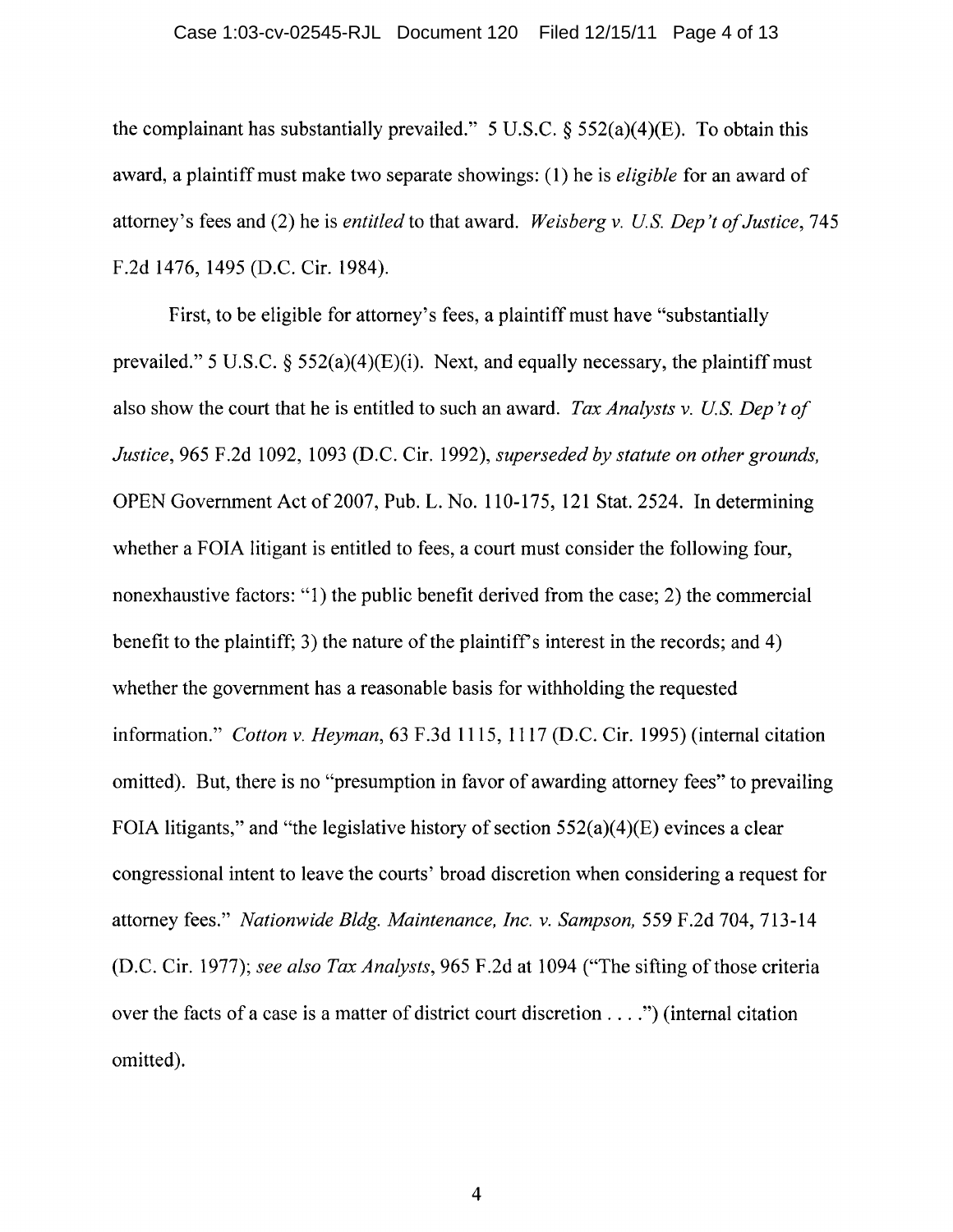# B. Plaintiff Is Not Entitled to an Award of Attorney's Fees and Costs.

Morley contends that he is both eligible and entitled to an award of attorney's fees under FOIA. PI.'s Mem. 8, 10. The CIA does not contest whether Morley is eligible to receive attorney's fees; instead, the Agency argues that Morley has failed to show that he is *entitled* to attorney's fees under any of the four factors. Opp'n 2. For the following reasons, I agree with the CIA and conclude that Morley is not *entitled* to an award of attorney's fees in this case. $<sup>2</sup>$ </sup>

## 1. Public Benefit

The public benefit factor "speaks for an award of attorney's fees when the complainant's victory is likely to add to the fund of information that citizens may use in making vital political choices." *Cotton,* 63 F.3d at 1120 (quoting *Fenster* v. *Brown, 617*  F.2d 740, 744 (D.C. Cir. 1979). Relevant considerations for this factor include the

<sup>&</sup>lt;sup>2</sup> Because I agree with the CIA that Morley is not entitled to attorney's fees, I need not, and will not, analyze whether Morley is also eligible for an award. Although the CIA does not directly contest Morley's eligibility, the parties are not in agreement on the governing standard for whether a plaintiff has substantially prevailed. Plaintiff contends that, because this Court's final ruling followed the enactment of the OPEN Government Act of2007, Pub. L. No. 110-175, 121 Stat. 2524, amending 5 U.S.c. § 552(a)(4)(E), that statute applies to this case. PI.'s Mem. 8-10. Under that statute's language, a plaintiff substantially prevails "if the complainant has obtained relief through either—(I) a judicial order, or an enforceable written agreement or consent decree; or (II) a voluntary or unilateral change in position by the agency, if the complainant's claim is not insubstantial."  $\S 552(a)(4)(E)(ii)$ . Defendant states that because Morley filed his case prior to this statute's enactment, this Court may not apply the statute retroactively and is bound to apply *Buckhannon Bd.* & *Care Home, Inc.* v. *W Va. Dep't o/Health* & *Human Res.,* 532 U.S. 598 (2001). Opp'n 7-9. Prior to the OPEN Government Act's enactment, *Buckhannon* controlled attorney's fee eligibility. *Buckhannon* held that "enforceable judgments on the merits and court-ordered consent decrees create the 'material alteration of the legal relationship of the parties' necessary to permit an award of attorney's fees." 532 U.S. at 604 (quoting *Tex. State Teachers Ass'n* v. *Garland Indep. Sch. Dist.,* 489 U.S. 782, 792-93 (1989)).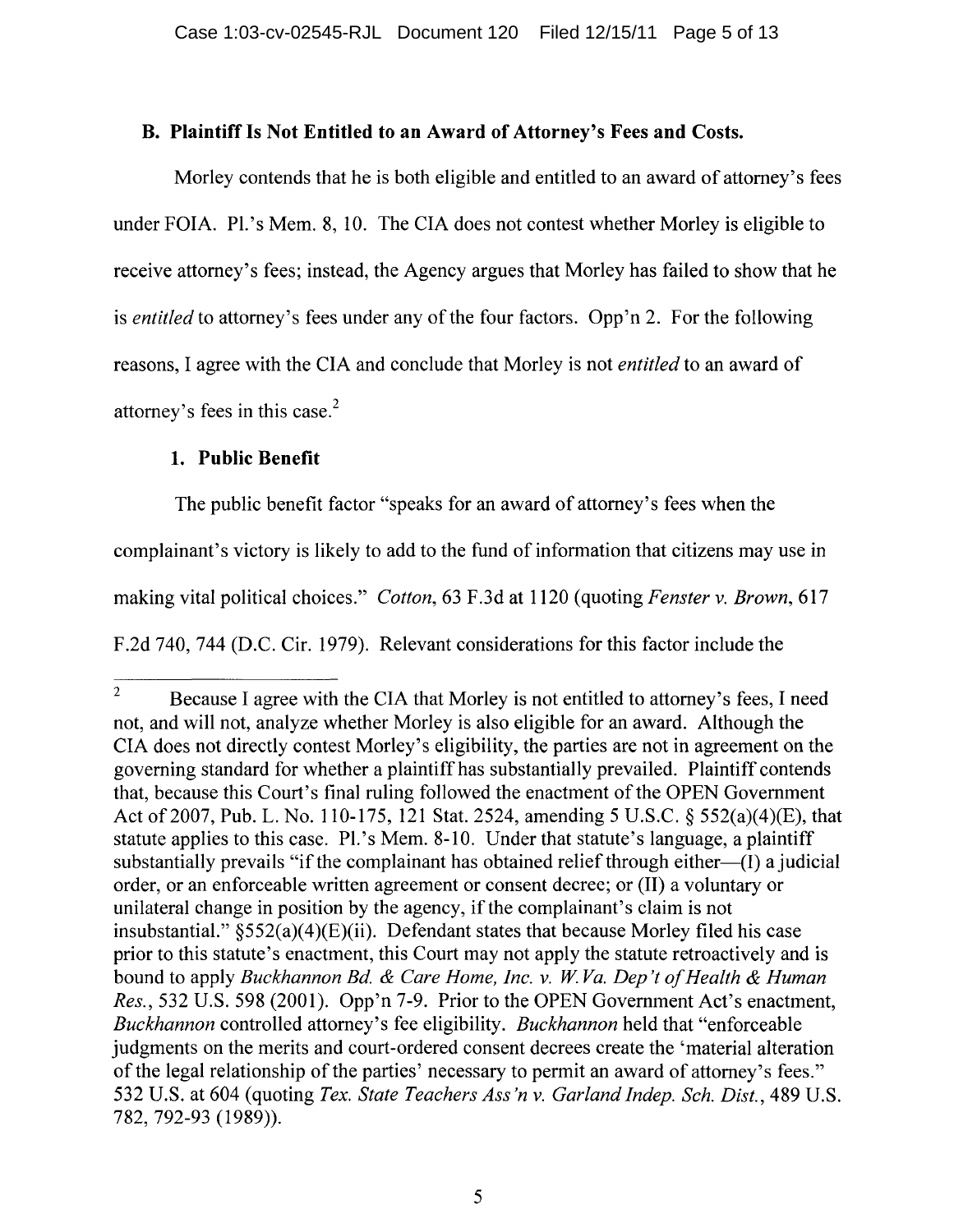#### Case 1:03-cv-02545-RJL Document 120 Filed 12/15/11 Page 6 of 13

disclosure's "likely degree of dissemination and the public impact that can be expected," *Peter S. Herrick's Customs & Int'l Trade Newsletter v. U.S. Customs & Border Protection,* No. 04-377, 2006 WL 3060012 at \*4 (D.D.C. Oct. 26, 2006) (internal citation and quotations omitted), and the extent to which the information is already publically available, *Tax Analysts,* 965 F.2d at 1094. As such, the public benefit should be measured by the "the specific documents at issue in the case at hand." *Cotton,* 63 F.3d at 1120.

Morley contends that "[a]s an author and journalist, [he] is in the favored class of requesters who 'ordinarily' would be awarded attorney's fees." PI.'s Mem. 11. And, indeed, Morley requested documents regarding Joannides to gain information about the Kennedy assassination. *Id.* at 11-12; *see also* Morley Letter 3. While the Kennedy assassination is surely a matter of public interest, *see Weisberg,* 543 F.2d at 311, this litigation has yielded little, if any, public *benefit*—certainly an insufficient amount to support an award of attorney's fees.

Here, in response to our Circuit's decision, the CIA in 2008 conducted additional searches and produced to Morley 113 documents from the set of documents previously transferred to NARA ("Kennedy-assassination documents") and 293 documents from the CIA's operational files related to Joannides's personnel records. PI. 's Mem. 5-6; Opp'n 5-6. Morley appears to claim that the public benefit primarily derives from the Kennedyassassination documents. *See* PI.'s Reply Def.'s Opp'n ("Reply") 4-6,8-9 [Dkt. #112-

6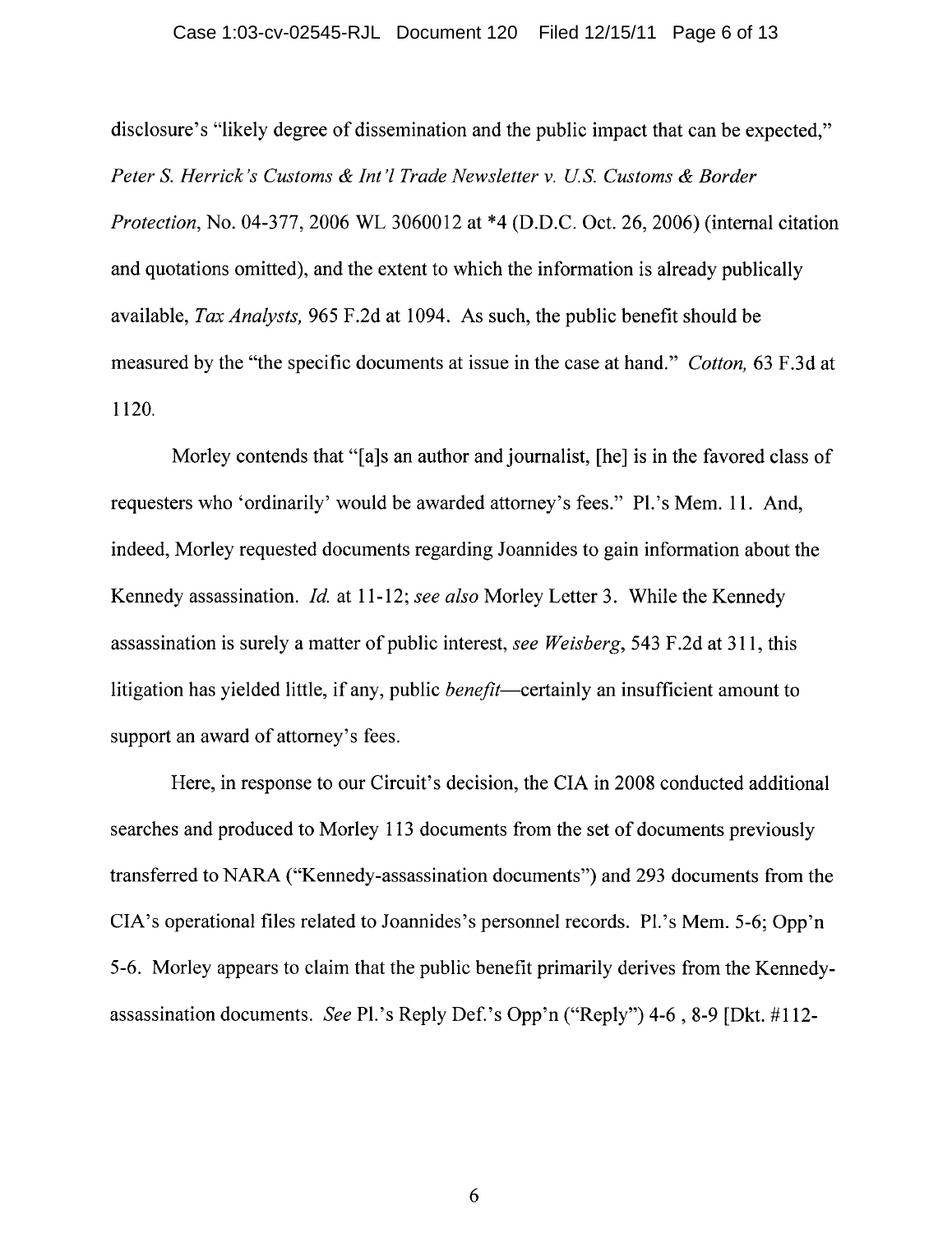1]; PI.'s Resp. Def.'s Surreply ("PI.'s Resp.") 2-5 [Dkt. #119].3 This litigation did not, however, lead to the publication of the Kennedy-assassination documents.

Instead, the Kennedy-assassination documents obtained by Morley through this FOIA litigation are *identical* to the documents which were previously released under the President John F. Kennedy Assassination Records Act of 1992 ("JFK Act") to NARA and were already in the public domain. Decl. of D. Nelson ("Nelson Decl.")  $\P$  42, Nov. 21,2008 [Dkt. #89]; PI.'s Reply 9 ("The copies of the CIA records regarding Joannides referred to NARA were released to Morley as official JFK Act Releases with this status and the date of the release noted on the face of the document."). As such, Morley cannot claim that any of this information "add[s] to the fund of information that citizens may use in making vital political choices." *Cotton*, 63 F.3d at 1120.<sup>4</sup> Indeed, Morley admits as much in this case when, referencing a document marked "JFK Act Release," PI. Ex. 1 [Dkt. # 112-2], he states: "Through Morley's use of this and other CIA materials *he* 

<sup>&</sup>lt;sup>3</sup> In his initial motion, Morley did not attempt to show that the specific documents disclosed through this litigation conferred a public benefit. *See* Pl.'s Mem. 11-12. Instead, Morley initially relied only on his own unsupported assertion that "[t]here is no reason why he should be removed from the class of requesters who are ordinarily awarded fees" and the general fact that information related to the Kennedy assassination concerns the public interest. *Id.* 

<sup>&</sup>lt;sup>4</sup> In a declaration filed with his reply brief, Morley claims that "this case has yielded a trove of revelations that have intrigued news editors, JFK scholar [sic], and the reading public." Morley Decl.  $\llbracket 4$ , July 19, 2010 [Dkt. #112-4]. Morley then describes news coverage concerning this litigation, including some articles he authored. *Id.* at 2-4; PI.'s Reply 4-5. But, he fails to explain how any of this information is distinguishable from that already available at NARA.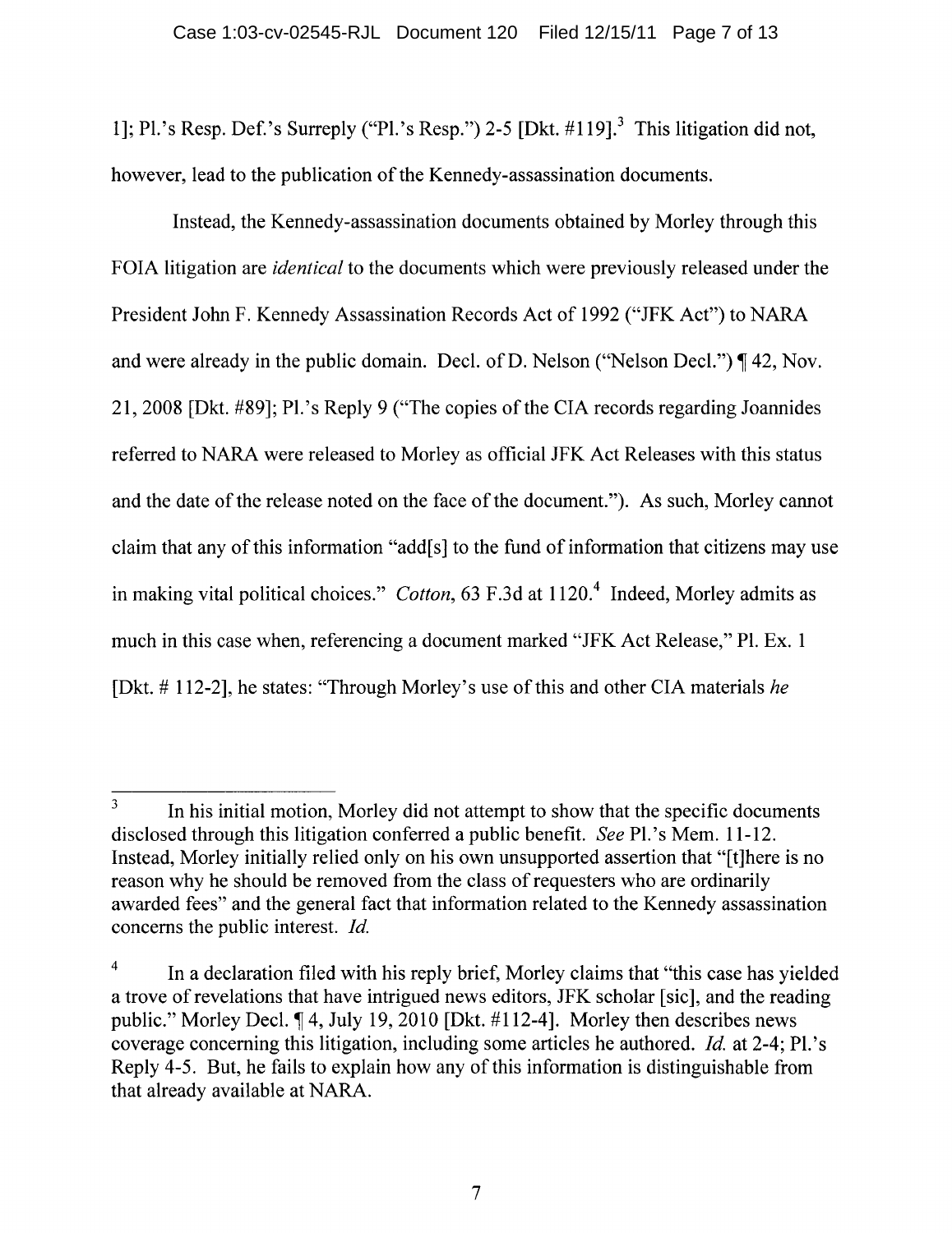*obtained from NARA*, he enriched public understanding of such matters." Pl.'s Reply 9 (emphasis added). $5$ 

Morley tries to circumvent this problem by arguing that "NARA normally requires the requester to do the search and imposes exorbitant copying charges." Pl.'s Reply 8. But, Morley's using FOIA to sidestep these copying costs and to compel the CIA to search these records did not exactly further the public benefit. *See Chesapeake Bay Found., Inc.* v. *Dep't of Agric.,* 108 F.3d 375, 377 (D.C. Cir. 1997) ("[T]hat the Foundation did not have to pay for postage under the [court's order] is hardly a significant public benefit. Nor is the establishment of a legal right to information a public benefit .... "). Indeed, prior to filing this case, "the public had the benefit of access to all or most of this information .... " *Tax Analysts,* 965 F.2d at 1094 (internal citation and quotation omitted). Accordingly, considering that Morley has already himself benefitted by avoiding the copying costs, this Court does not view a further award of attorney's fees as appropriate in this case.

<sup>&</sup>lt;sup>5</sup> Morley cites to several, non-binding cases related to FOIA fee-waivers for the proposition that prior disclosure does not necessarily preclude documents' providing a public benefit. Pl.'s Reply 10-11. Those cases, however, involved disclosures to other FOIA requesters, *see Carney v. U.S. Dep't of Justice*, 19 F.3d 807, 815 (2d Cir. 1994); *Schrecker* v. *Dep 't of Justice,* 970 F. Supp. 49, 51 (D.D.C. 1997), and publications in agency's reading rooms, *see Friends of the Coast Fork v. U.S. Dep't of Interior*, 110 F.3d 53,55 (9th Cir. 1997); *Fitzgibbon* v. *Agencyfor Int'! Dev.,* 724 F. Supp. 1048, 1051 (D.D.C. 1989). Those limited disclosures are materially distinguishable from the situation here where documents were transferred to a designated place for public review-NARA. *See* President John F. Kennedy Assassination Records Collection Act of 1992, Pub. L. No.1 02-526, § 4, 106 Stat. 3443-58 ("All assassination records transmitted to the National Archives for disclosure to the public shall be included in the Collection and shall be available to the public for inspection and copying at the National Archives  $\dots$ ").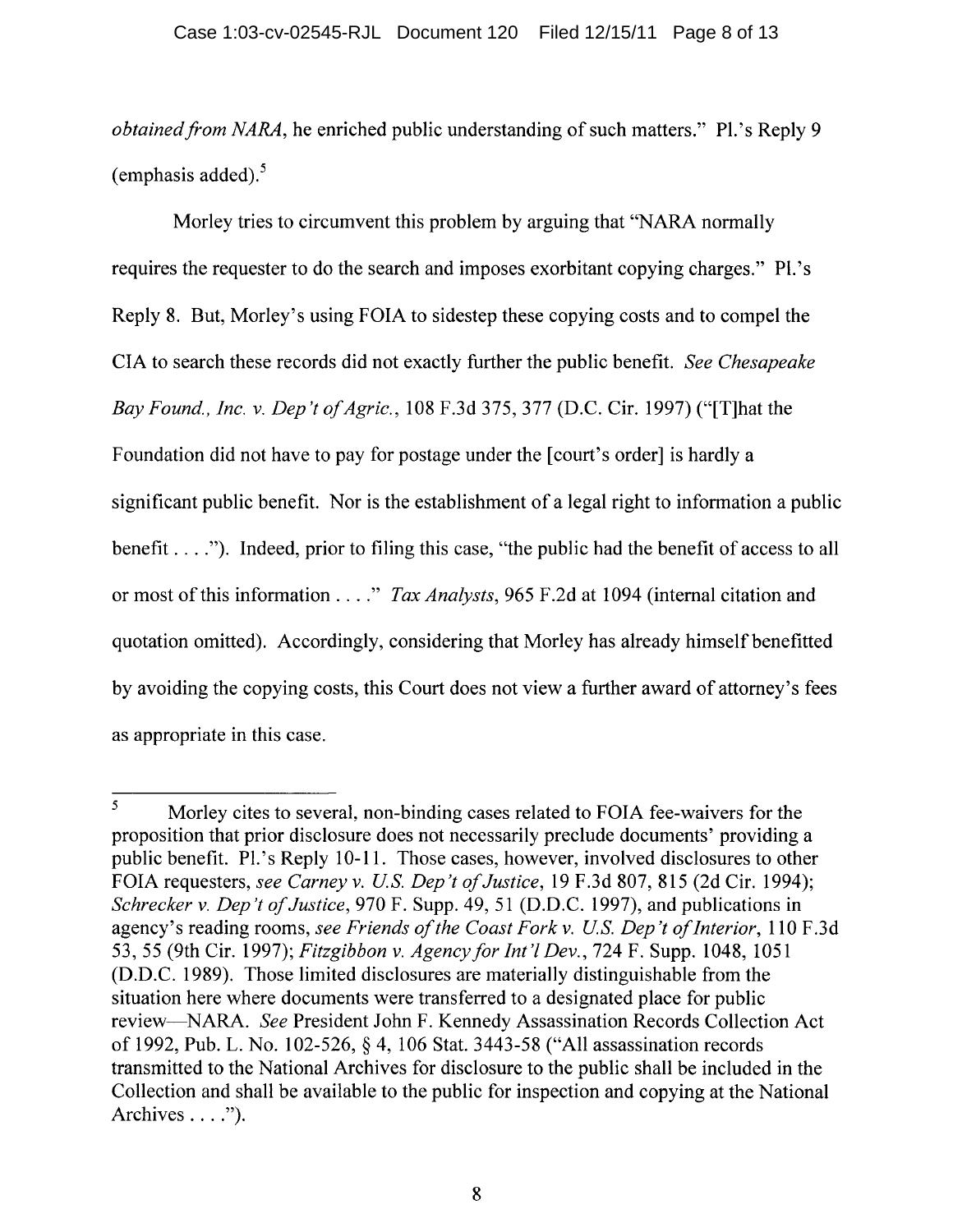Even if the majority of documents Morley received had not been previously public, Morley's claims about the supposed public benefit of the documents produced in this litigation are unconvincing as based on nothing more than his own conclusory opinions and factually inaccurate statements. For instance, Morley claims that his "suit prompted the CIA to acknowledge for the first time that Joannides was acting in an official and deceptive capacity" in his role with the House of Representatives Select Committee on Assassinations. Pl.'s Reply 6 (quoting Morley Decl. ¶4(b), July 19, 2010). But, the CIA had previously acknowledged this fact when it released records under the JFK Act. Nelson Decl.  $\P\P$  16, 59-60. Morley also argues that his lawsuit forced the CIA to disclose that Joannides received a "medal for his work in 1963 and 1978," Pl.'s Reply 7; Pl.'s Resp. 5-6; Morley Decl.  $\P$  4(c), July 19, 2010. But, Morley overstates this medal's importance to his case as in fact this was a "Career Intelligence Medal" awarded for Joannides's 28 years of service from *1950 to* 1978. Morley Decl., Oct. 24, 2010, Attach. 2 [Dkt.  $# 119-1$ ]. Finally, Morley makes one more argument, which actually undermines his claim that this case has conferred a public benefit.

Morley claims that this Court should award attorney's fees based on documents *withheld* by the CIA. *See* PI. 's Reply 7 ("[T]he lawsuit has made it clear that the CIA retains a significant body of JFK assassination-related records that it has not reviewed

<sup>6</sup> Morley makes a similarly unfounded claim that Joannides's traveling to New Orleans twice during the same period that Warren Commission investigators were conducting interviews in New Orleans is "unquestionably new information of interest to scholars of the assassination and to the general public." PI.'s Resp. 4 (quoting Morley Decl. ¶ 2, Oct. 24, 2010 [Dkt. # 119-1]).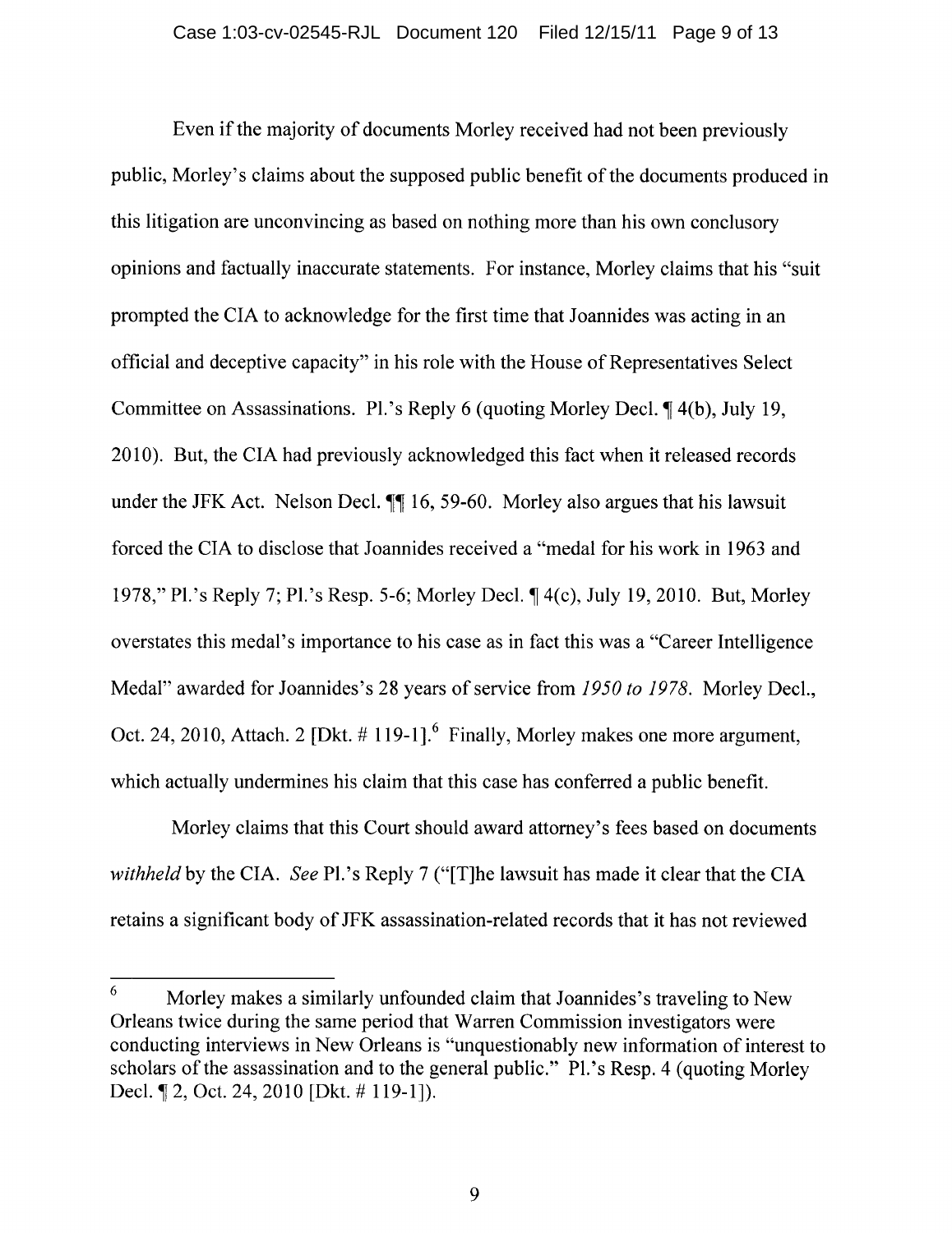and released as mandated by the JFK Records Act."); PI. 's Resp. 4-5. But those documents were properly withheld under FOIA, *see Morley IL* 699 F. Supp. 2d at 252- 59, and therefore, his argument must fail. Even so, the CIA has stated that most of these records are completely unrelated to the Kennedy assassination. *See* Nelson Decl.  $\P$  55.<sup>7</sup> Accordingly, the public benefit factor weighs strongly in the CIA's favor.

#### 2. Plaintifrs Commercial Benefit and the Nature of Plaintifrs Interest

The second and third factors, the plaintiff's commercial benefit and the nature of plaintiffs interest, "are closely related and often considered together." *Tax Analysts, 965*  F.2d at 1095. As our Circuit Court instructed in *Davy* v. *CIA,* 550 F.3d. 1155 (D.C. Cir. 2008), these factors are intended to assess whether a plaintiff has "sufficient private incentive to seek disclosure" recognizing that "many FOIA plaintiffs do not have the financial resources or economic incentives to pursue their requests through expensive litigation." *Id.* at 1158, 1160 (internal citations and quotations omitted). But, "when a litigant seeks disclosure for a commercial benefit or out of personal motives, an award of attorney's fees is generally inappropriate." *Tax Analysts,* 965 F.2d at 1095. (internal citations and quotations omitted).

 $7$  Morley, nevertheless, maintains that these records are related to the Kennedy assassination and should have been released under the JFK Act. In his Response to the Defendant's Surreply, Morley, referencing the 295 documents withheld by the CIA under FOIA, states: "according to Judge John Tunheim, they meet the *legal criteria* of JFKassassination-related records." Pl.'s Resp. 5 (emphasis added). Morley apparently bases this statement on a quote in a newspaper article, from Judge Tunheim, the former chairman of the Assassination Records Review Board, in which Judge Tunheim states: "This material should be released." *See* Scott Shane, *C.I.A. Is Still Cagey About Oswald Mystery, N.Y. Times, Oct. 17, 2009. This Court finds Morley's argument to be not only* unpersuasive, but also misguided.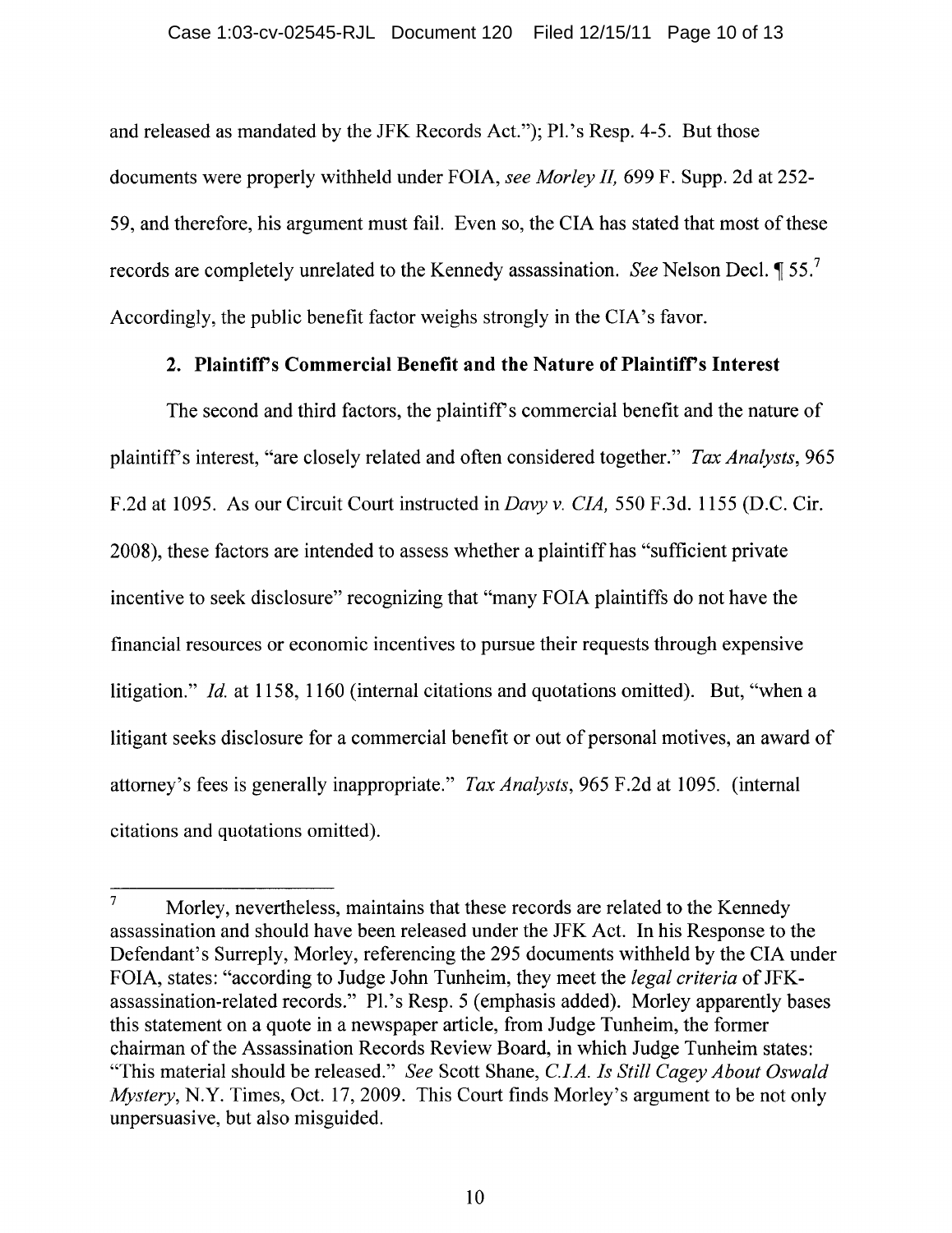Morley asserts that these factors favor a fee award because (1) any commercial benefit he received should not disquality him from an award because he "belongs to the category of requesters favored to receive both fee waivers and attorney's fees" and (2) his interest "fits in the scholarly-journalistic category." Pl.'s Mem. 13-17. Morley admits that he received "minimal" compensation for writing news articles about this matter but has "no book contract." Morley Decl.  $\sqrt{6}$ , July 19, 2010. But, Morley claims that he is "interested in historical truth." *Id.*  $\parallel$  7. Although Morley is correct, to the extent that these points by themselves would not preclude him from receiving attorney's fees, it certainly cannot be said that Morley's whole purpose was "to increase the public fund of knowledge about a matter of public concern." *Davy,* 550 F.3d at 1162.

Rather, as the CIA correctly points out, Morley had an interest in obtaining the NARA records "from the CIA at little or no charge under FOIA" to avoid expending his own time and money to obtain the documents from NARA. Opp'n 16; *cf.* Pl.'s Reply 8 ("NARA normally requires the requester to do the search and imposes exorbitant copying charges."). I find, therefore, that these two factors indicate that Morley has a sufficient private interest in pursuing these records without attorney's fees. *See* 550 F.3d at 1160.

#### 3. Reasonableness **of** CIA's **Original Withholding**

Because the CIA has advanced reasonable legal positions, this Court concludes that the fourth factor also weighs against an award of attorney's fees. The final factor considers whether the government had a reasonable or colorable basis for withholding documents and whether the government was recalcitrant or obdurate in opposing a valid claim. *Id.* at 1162. Although none of the factors is solely dispositive, the "failure to

11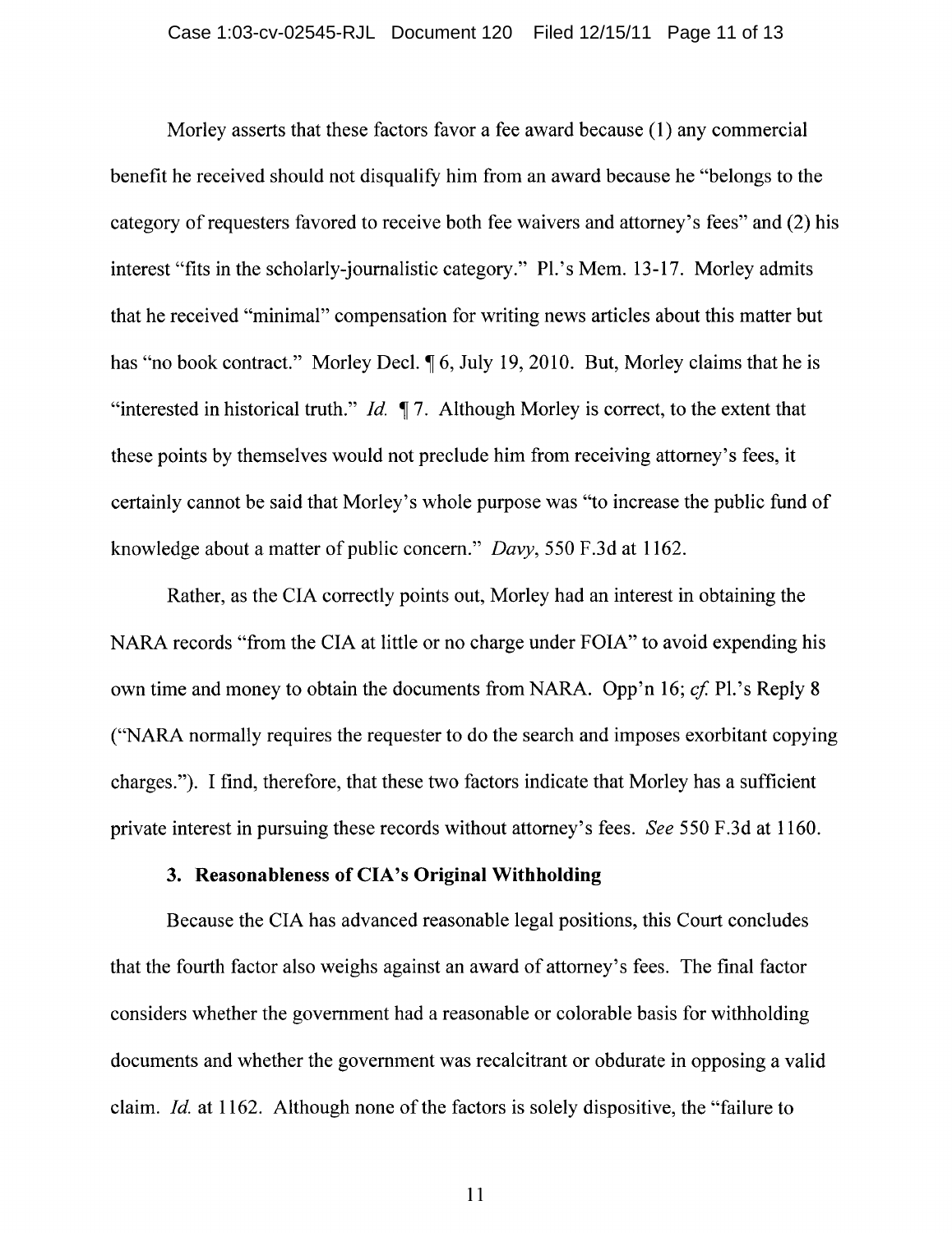satisfy the fourth element . . . may foreclose a claim for attorney's fees or costs." *Mayadak* v. *us. Dep 't of Justice,* 579 F. Supp. 2d 105, 108-09 (D.D.C. 2008) (internal citations and quotations omitted).

Morley contends that the CIA engaged in "dilatory tactics" in its initial response to Morley's FOIA request and then continued with "delaying tactics" by asserting its *Glomar* response and litigating whether its operational records were exempt from FOIA. Pl.'s Mem. 16-17; Pl.'s Reply 15-18. I disagree.

The CIA has not only relied on reasonable legal interpretations but also acted reasonably throughout this case. First, in response to Morley's FOIA request letter seeking materials to "shed new light on the assassination of President Kennedy," Morley Letter 3, the CIA directed Morley to the logical repository of such records—NARA. Second, the CIA was certainly reasonable in its assertion of a *Glomar* response concerning Joannides's participation in covert operations: after the CIA expanded its explanation for making the *Glomar* response at our Circuit Court's instruction, this Court found that explanation adequate. *Morley* II, 699 F. Supp. 2d at 257-58. Further, the CIA had a reasonable legal basis for initially contesting Morley's request to search its operational files. Although our Circuit eventually ruled against the CIA on this point, the court noted that the CIA relied on the "only opinion by a circuit court of appeals" to address the relevant FOIA exemption under the CIA Act, 50 U.S.C. § 431. *Morley,* 508 F.3d at 1118. Finally, there is no indication in the record that the CIA has engaged in any recalcitrant or obdurate behavior. *Cf Davy,* 550 F.3d at 1163 (holding that fourth factor weighed against agency where agency took more than one year to process documents and